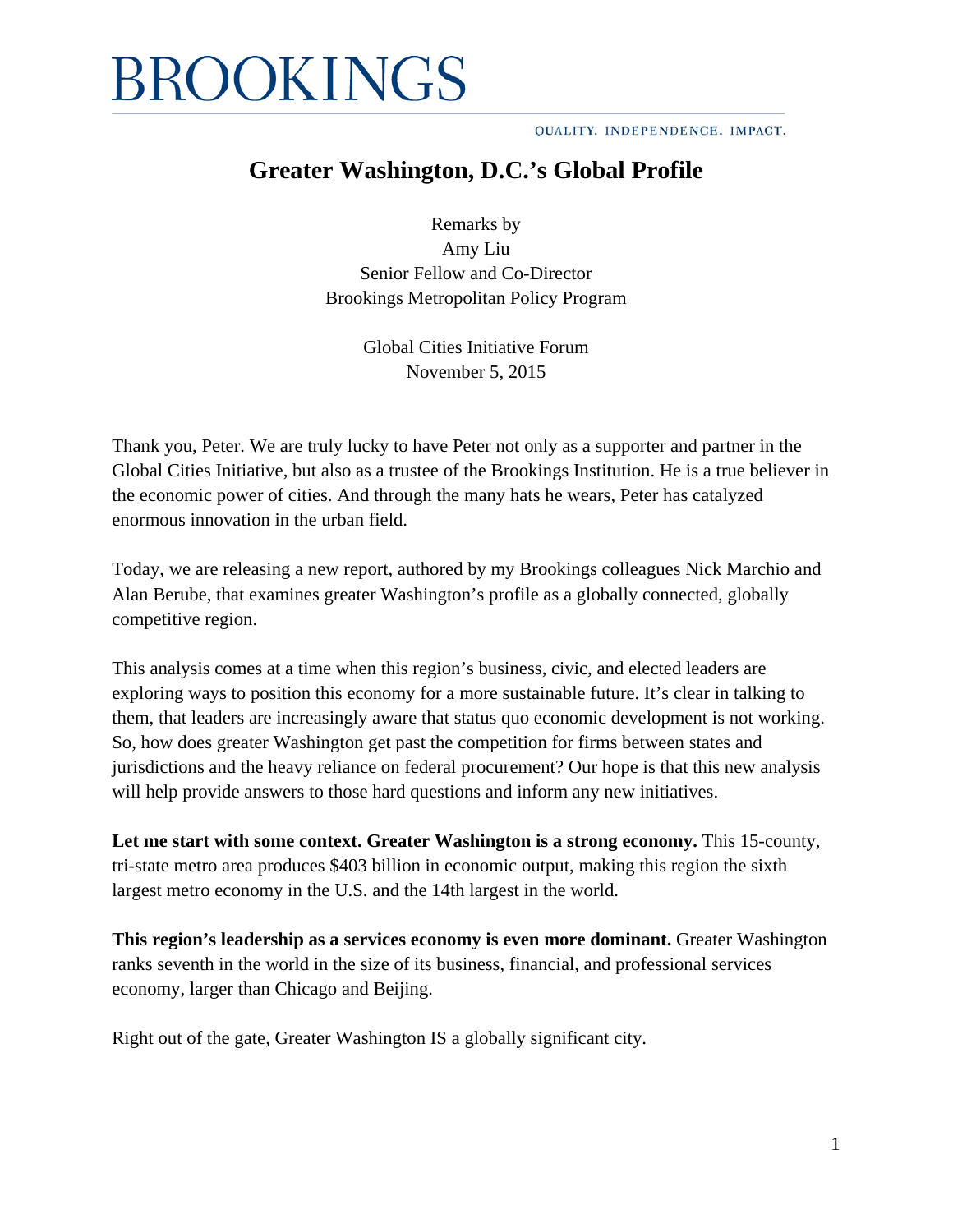#### QUALITY. INDEPENDENCE. IMPACT.

**The region's economic wealth translates to household wealth.** This region has a much higher median household income and a much lower poverty rate than the U.S. as a whole.

**Yet there is another economic reality: Greater Washington's economy has stalled.** In the last four years, the region's slow economic expansion placed Greater Washington 93rd out of the 100 largest metros. Output growth is projected to lag even further behind other metros by 2020.

**Where the federal government once cushioned the region from economic shocks, its belt tightening may now be a drag to short- and long-term prosperity.** The outsized role of the federal government and its nearly 40 percent of the region's economy may be contributing to be the Washington area's economic sluggishness.

**Given this backdrop, I want to reinforce why global engagement matters, how this region is faring as a globally connected economy, and what lessons from other metros may serve useful here.** 

**Global engagement requires a focus on three integrated assets. Let's start with advanced industries. A region needs to be anchored by advanced industries if it is to prosper in the global economy.** For advanced industries to grow, they must trade. They must sell products and services to customers, and in this global economy, those customers should be worldwide. The flipside of trade is in-bound investment. Advanced industries can also expand by attracting foreign capital and foreign firms that are eager to be part of an advanced industries ecosystem think a Japanese supplier wanting to be part of Seattle's prized aerospace cluster. Advanced industries, trade, and investment form the foundation of a globally engaged and prosperous regional economy.

**Let me expand on the importance of each.**

**Advanced Industries: To compete effectively on trade, you have to have good product. A region needs to the leading edge of product development and new discoveries.** We call these advanced industries. They are "advanced" because they make relatively high investments in R&D and employ relatively high shares of scientists and engineers (STEM workers) who can translate research into commercial applications.

**In a recent report, we found the U.S. is home to 50 segments of advanced industries** that cut across manufacturing, energy, and services. And the services listed here are ones in which the Washington region has a competitive advantage, such as R&D consulting and software development.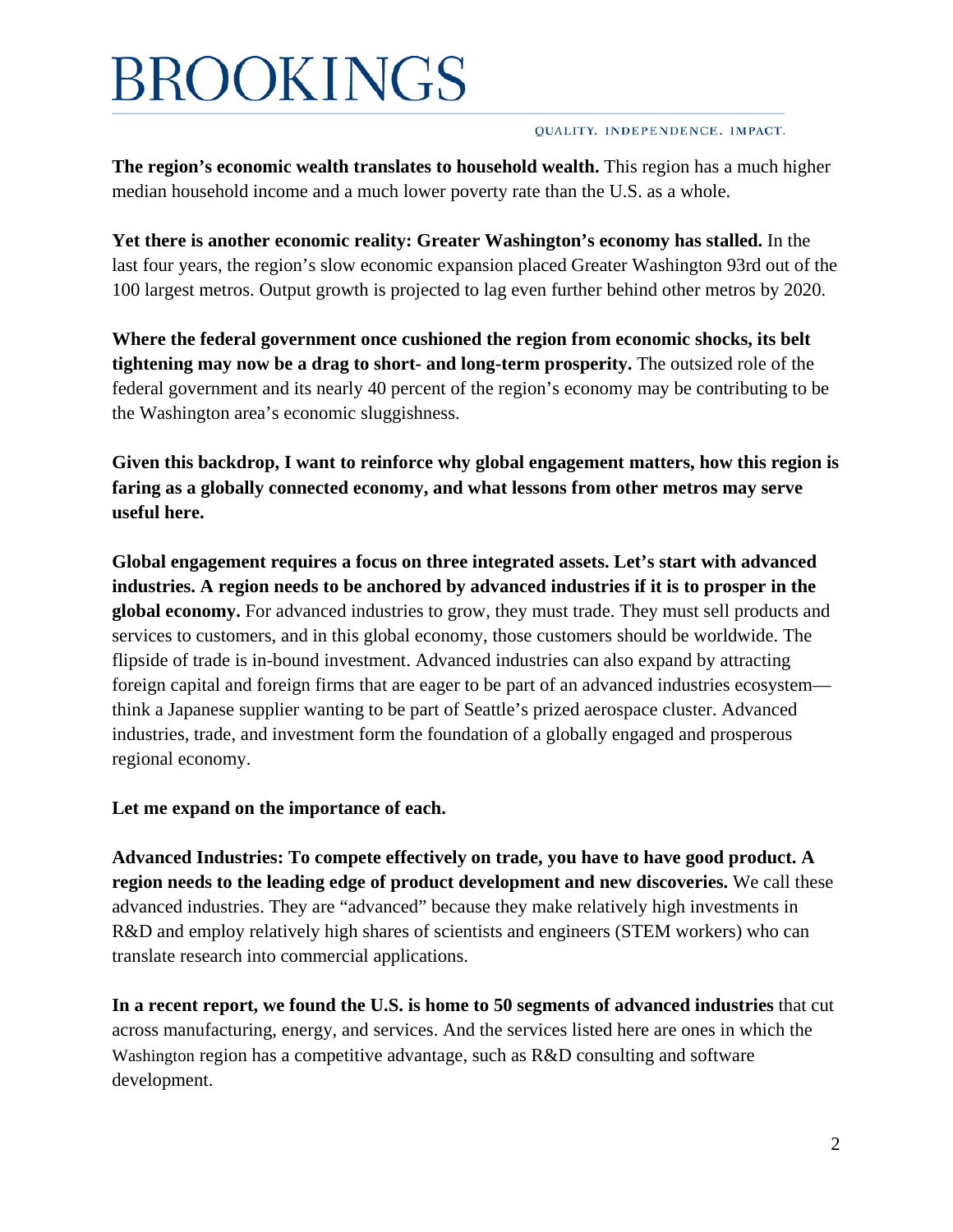#### QUALITY. INDEPENDENCE. IMPACT.

**Because of their emphasis on the latest technologies, advanced industries** contribute the vast majority of exports, patents and private sector R&D in the nation, despite making up just 9 percent of all jobs. Due to their global leadership, advanced industries generate nearly one-fifth of U.S. output from this small base.

**Advanced industries also generate good paying jobs**, often offering wages that are twice as high as those found in other sectors. Further, these jobs are accessible, with one out of two advanced industries jobs not requiring a worker to have a college degree.

**Now let's turn to the importance of trade.**

**First, the economy is globally integrated and becoming more so.** The bar chart on the left shows how the volume of goods, services, and investments between countries has grown exponentially in the last 30 years.

Second, global trade matters because the bulk of future global economic growth—86 percent will take place outside of the U.S. Despite the slowdown in emerging markets, the IMF still predicts that the world economy will continue to shift and expand.

**Exporting produces great benefits to a regional economy.** It leads to higher levels of job growth, higher levels of output growth. And these are quality jobs. Exporting firms, whether in services or manufacturing, pay 20 and 17 percent more in wages than their non-exporting peers.

**Going global is also good for businesses.** Over the course of the Global Cities Initiative, participating cities have taken a keen interest in middle-market firms. Middle-market firms are those that generate \$10 million to \$1 billion in sales, so they have a proven product and the capacity to invest in market expansion. Across-the-board, the middle market firms that were more likely to see their revenues expand and add jobs were those that sold products abroad compared to firms that did not.

Research has also found that the more you export, the more you innovate. Firms that go global have to adapt to changing market preferences or are forced to strengthen their niche among global competitors. Going global helps a firm move up the value chain.

**The flip side of exports is foreign direct investment, which is also a key component of many regions' global trade strategies.** FDI includes foreign-owned establishments that move into a market and the infusion of capital into a firm, either through global private equity, merger, or acquisitions.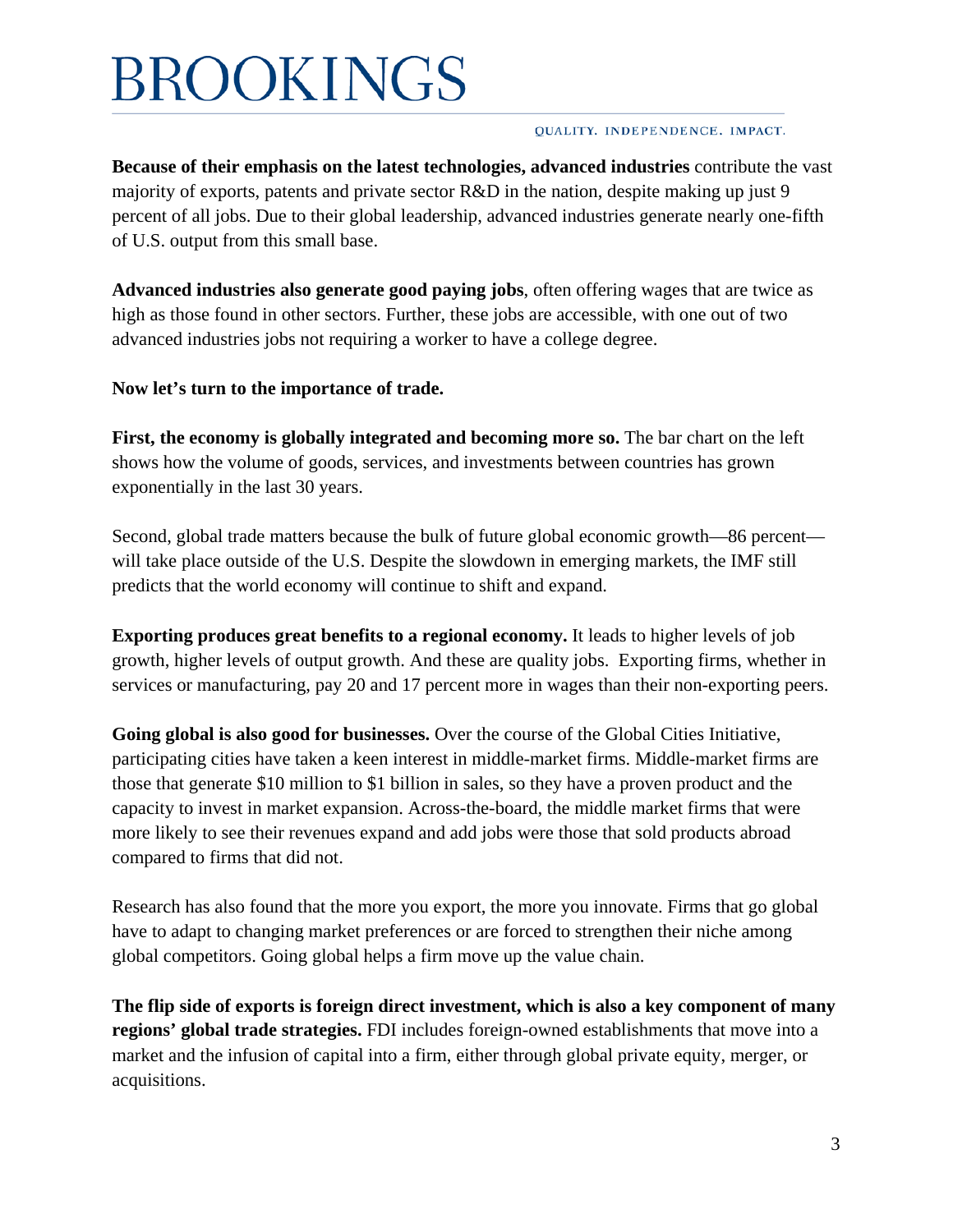#### QUALITY. INDEPENDENCE. IMPACT.

**First, just like global trade, FDI is expanding worldwide, reaching about \$1.3 trillion today.** Meanwhile, the level of foreign investment in the US has essentially stayed flat since the 1980s. That means today, the U.S. is just home to 12 percent of global FDI, down from nearly half in the 1980s**.** There are simply more choices today for highly mobile firms and capital.

**There are benefits from capturing more foreign investment.** Like exports, foreign-owned firms in the U.S. create jobs: 5.6 million in 2011. These jobs also pay more, on average, than those found in domestic firms.

**But the real promise of foreign investment** is that foreign firms are major exporters **and major investors in R&D,** often bringing in new innovation and technologies to the U.S. that we wouldn't have otherwise. Toyota, for instance, brought lean manufacturing to the U.S. German firms, like Siemens, BMW, and Volkswagen brought a strong commitment to training and apprenticeships. Swiss pharmaceutical giant Novartis invested in a major medical research partnership with MIT, strengthening Boston's position as a hub of life science solutions. In short, foreign firms can increase our innovation mite.

**So how does Greater Washington fare on these key factors of global growth and competitiveness?** 

**Our report provides indicators of the region's performance in advanced industries, trade and investment,** with skills and infrastructure included. Where possible, the report provides trends by county. It also compares the region to peer metros, which we have defined as those with similar size and industry composition.

**First, this region has a high share of jobs in advanced industries, at 13.5 percent, putting you ahead of peers like Boston, Austin, and San Diego.** Your advanced industry specializations are shown here, in computer systems design, engineering, and management and consulting.

**And these advanced industries are found in every jurisdiction in the region.** Yes you can find these high value jobs in the regional core such as Fairfax, D.C., and Montgomery County. But advanced industry jobs are also found in Alexandria and Prince George's County. Thus, advanced industries are a shared competitive advantage.

**But here is the challenge: Your advanced industries are highly dependent on one customer … the federal government.** More than two-thirds of the revenues that advanced industries firms receive come from federal contracts, which are becoming less reliable. Any business knows that being highly dependent on one customer is high-risk.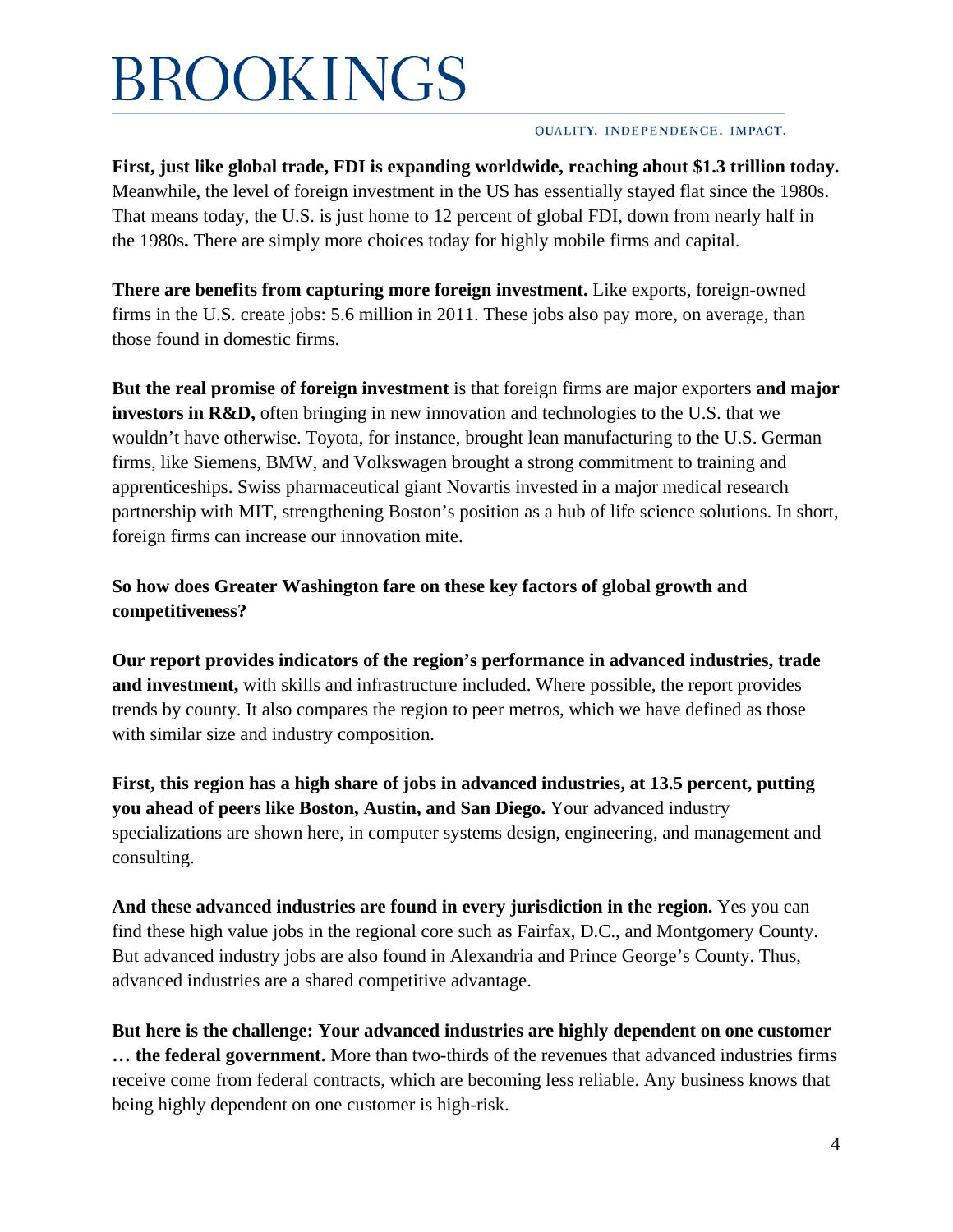QUALITY. INDEPENDENCE. IMPACT.

The bar chart on the right further reinforces the federal dominance. Most of the innovation capacity that drives advanced solutions – measured by patenting activity —comes by far from the federal government, likely within the defense, intelligence, and health research sectors.

**Alongside innovation, access to STEM workers is a critical input for advanced industries.**  Yet despite the highly educated workforce that this region is known for, this region struggles to match its skilled-labor workforce with the needs of a tech-savvy, innovative economy. In fact, employers in this region have the hardest time filling STEM jobs, even more so than the Bay Area and Seattle.

**For all the world class universities in this region, greater Washington is not a magnet for foreign students.** This, despite a region that regularly attracts foreign dignitaries and foreign travelers. Foreign students matter because they are an important source of talent in a global economy and because their attendance counts as a service export, bringing revenue into this region.

**On trade, this region is a major exporter, ranking this region 13**th **in the U.S. in this regard.** Most of that export income comes from business travel and tourism, technology, and management and legal services. So your sectors do engage abroad.

**The challenge is that this region is also a major UNDER exporter.** Only 6.1 percent of your regional economy comes from trade, compared to more than 11 percent nationally. This places you 95th among the 100 largest metros. This region is simply not capitalizing on industry assets you have to diversify beyond the federal government and drive growth from new customers abroad.

**The infrastructure you need to support a services economy is air travel. You're moving knowledge workers more than shipping manufactured goods on ships and rail.** Interestingly, our data treats Baltimore and BWI as a separate metro so the blue part of the bar shows that this region is a leading hub of international air travel via Dulles and National. The white section of the bar includes BWI. The air travel destinations give you a good picture of where this region does business. It is a strong list that includes, London, Beijing, and Tokyo.

**When it comes to attracting foreign investment, this region fares better than the nation in the share of its jobs in foreign-owned establishments.** But the concern is that the foreign firms you are attracting are not adding to your advanced industry capability. Only one quarter of FDI jobs are in this high-value sector, ranking this region 50th on this score.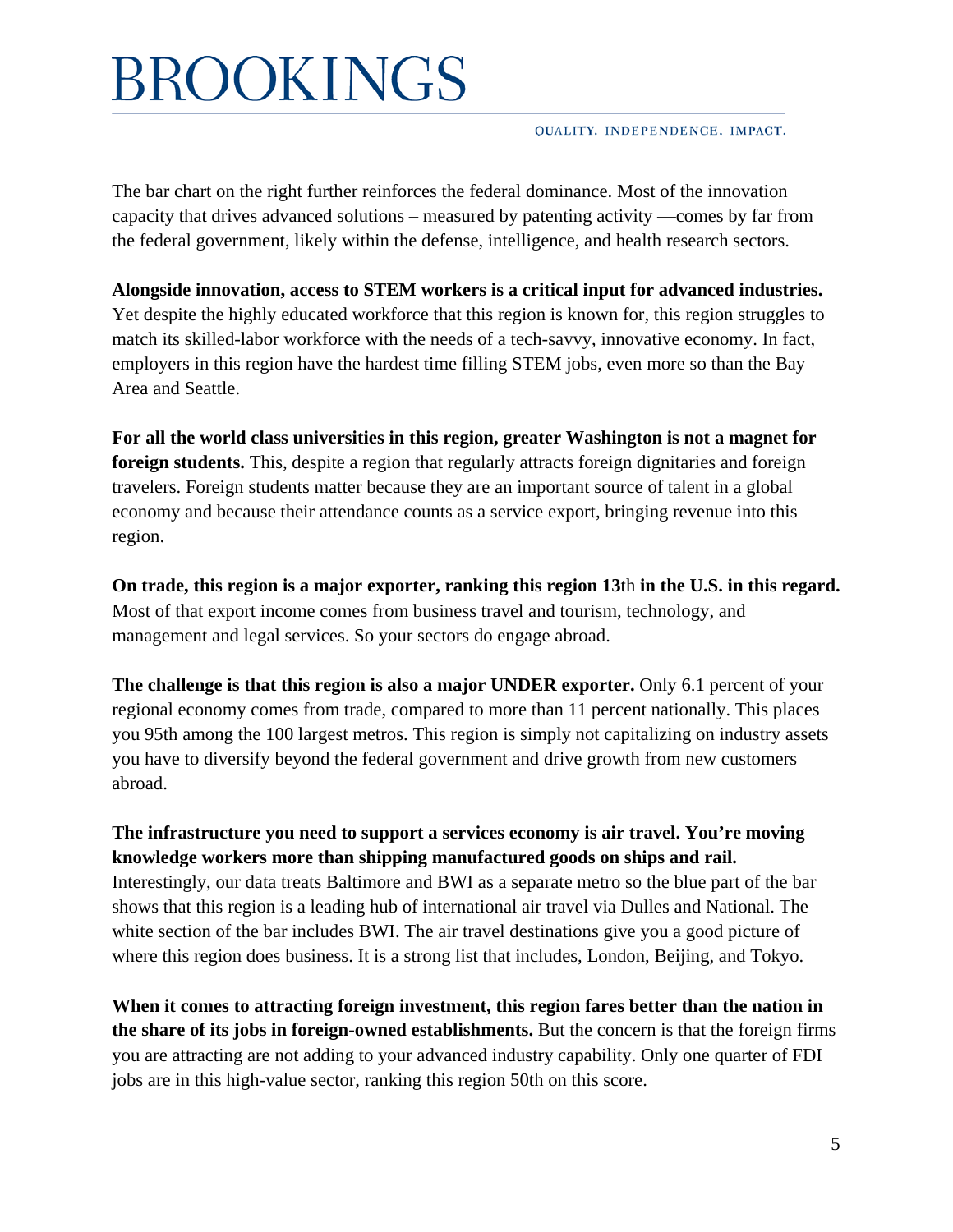#### QUALITY. INDEPENDENCE. IMPACT.

**Finally, let me talk about the lessons from emerging innovations in other metros that have been adopting concrete strategies to position their economies for success in the global marketplace.**

**The one key shift that is happening in these markets is in response to this: You cannot grow your economy by focusing on business recruitment.** In fact, the vast majority of job creation in states comes from existing firms and startups. Yet, far too often, that 2 percent dominates economic development spending and attention.

So business, civic, and economic development groups and elected officials in other markets are embracing exports as a key tool for business expansion. By doing so, these leaders are building stronger relationships with their companies, bringing real value to firms via new or existing services, and in the process creating new intraregional trust. Rather than poach each other's firms, leaders are working together to grow existing businesses in each of their jurisdictions that bring new revenue into the region and the local tax base.

**So which regions are we talking about? Thanks to our partnership with JPMorgan Chase,**  the Global Cities Initiative is engaging at least 28 U.S. cities and metro areas, and a few international ones, like our guests from Toronto. These regions are at the vanguard of global trade and investment. These include markets as diverse as Atlanta, Houston, and Seattle.

**You're going to hear more about regional lessons from the next panel shortly. Let me provide one example: Portland, OR, a bi-state region.** Today, Portland has an integrated exports and FDI strategy that is embedded in a larger regional economic plan. But let me just focus on the exports piece, which is where their regional effort began.

Here is what is instructive of their plan.

First, it was led by the private and public sector. The co-chairs of their export strategy are Intel, their largest exporter, and the chair of Metro, which is their version of the council of governments. A regional public-private partnership group, Greater Portland Inc., served as the quarterback organization for the multi-dimensional effort.

Second, its plan had three core strategies that show the variety of interventions a region can develop. They wanted to leverage their primary exporting industry, computer and electronics. But a company like Intel didn't need exporting. What they wanted were ways to improve the supply chain network and clear up bottlenecks in the freight network that hindered their ability to connect to global markets. So the region is working on solutions for that.